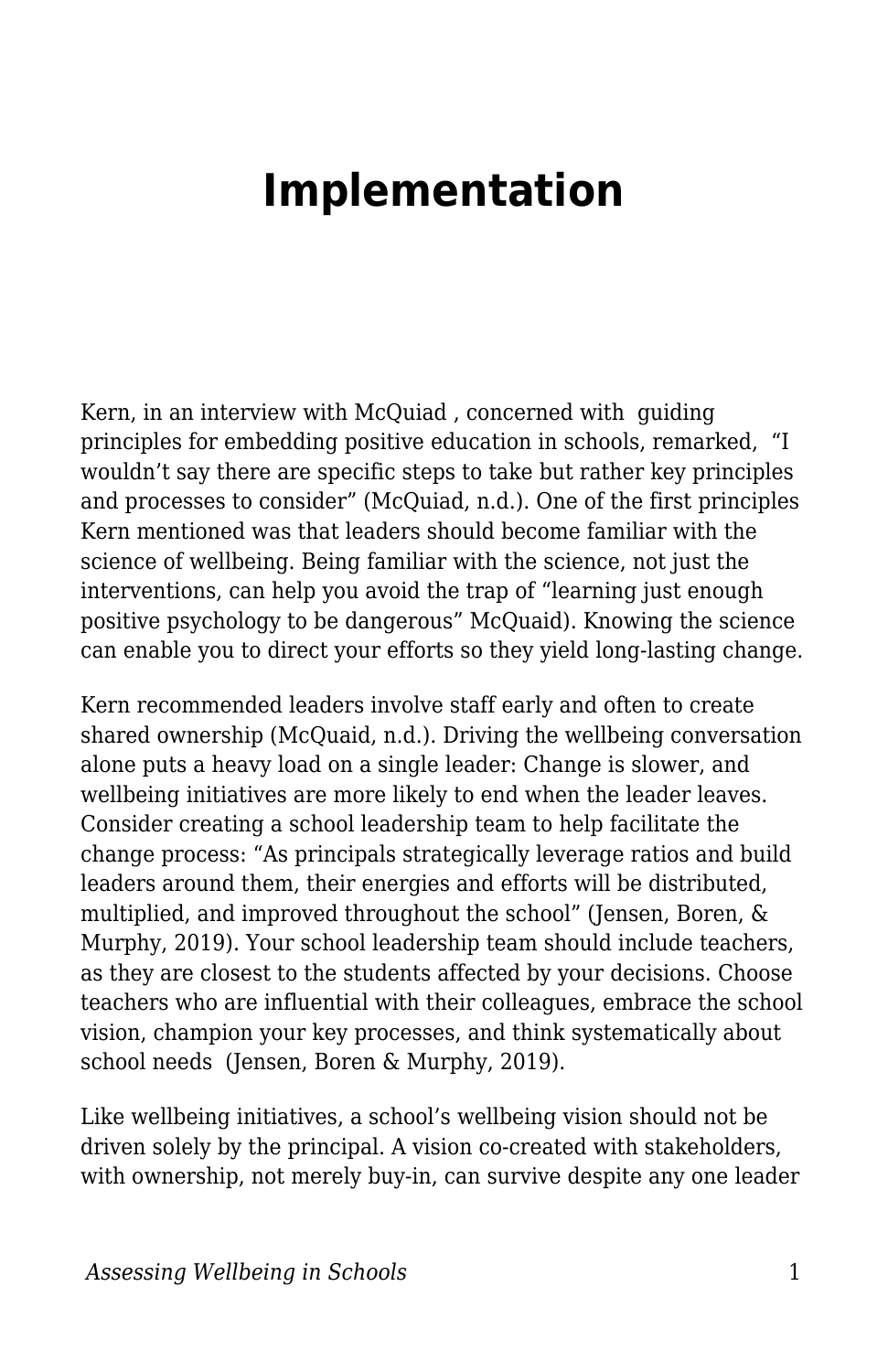or individual leaving. As part of creating ownership, give those on your teams meaningful assignments, and make sure there is equality in your meetings (Jensen, Boren & Murphey).

A teacher who isn't on your leadership team can be engaged as a wellbeing advocate. Shawn Achor's (2018) research affirmed the importance of creating wellbeing advocates from every seat. He observed, "When we are brave enough to expand power to others, suddenly we find that a huge weight is lifted off our shoulders, increasing our power to lift even heavier loads" (p. 114). You may invite classroom teachers to educate parents about why schools need to foster wellbeing. With parents and teachers engaged, your efforts are more likely to reach every child and to continue. You can accomplish more for your school's wellbeing as you empower more people to help you in the change process. Allow your enthusiasm to be infectious. Create ownership and empower your faculty, students, and staff to become wellbeing leaders who can share your load and strengthen your efforts.

After enlisting your teams and wellbeing advocates, create a shared vocabulary and vision. Rachel Powell, a business professional and specialist in applied positive psychology advises organizations to begin their efforts at promoting wellbeing by creating a common language. In her organization, Xero, she created a leadership team that worked together to define wellbeing according to their values. This common language helped unite stakeholders with their wellbeing efforts (Powell & McQuaid, date). Similarly, Richard DuFour (2016), an educational researcher specializing in professional learning communities, commented,

It is difficult enough to bring these concepts to life in a school or district when there is a shared understanding of their meaning. It is impossible when there is not common understanding and the terms mean very different things to different people within the same organization (p. 19).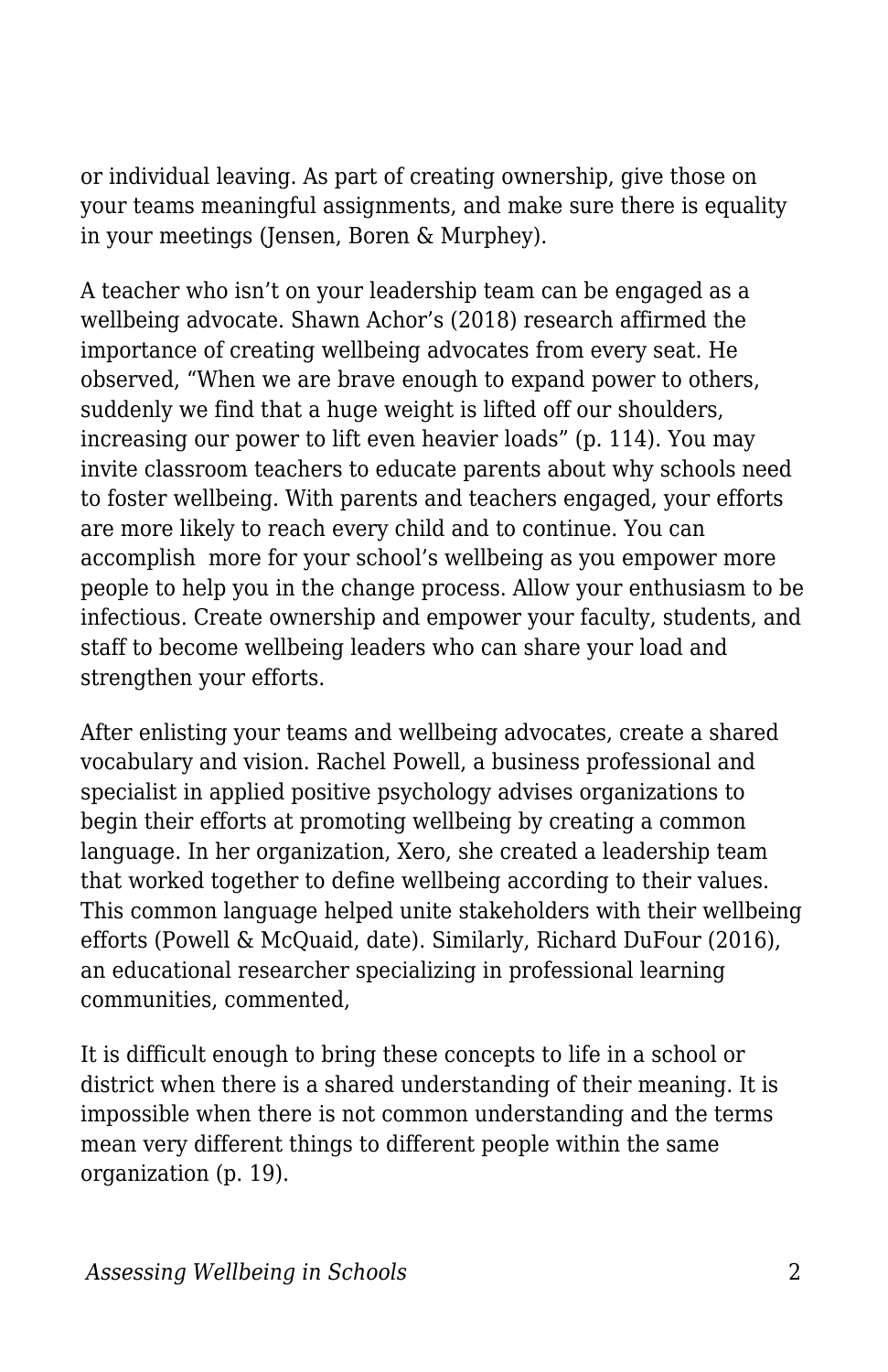After gathering your wellbeing team, come to a consensus about what wellbeing looks like in your setting. Create a common language based on your values and research-based evidence. Consider using some of the principles of appreciative inquiry as you create your language and goals. Then, use this language often with your teachers, students, and staff. Not only will doing so help unify your efforts, it will also help empower your wellbeing advocates to be a more active part of your clarified purpose.

## **Section Summary**

- Create buy-in and recruit wellbeing leaders from throughout your school.
- Create a common language to unify your definition and vision of wellbeing.

## **Suggestions for Further Research**

Achor, S. (2018). *Big potential: How transforming the pursuit of success raises our achievement, happiness, and well-being.* Currency.

DuFour, R. (2016). *Learning by doing: A handbook for professional learning communities at work.* Solution Tree Press.

Jensen, J. N., Boren, D. M., & Murphy, T. (2019). The why and the what of the school leadership team: A bicycle worth riding. *Impact Journal*, *20*(1), 30-37.

Jensen, J. N., Boren, D., & Murphy, T. (n.d.). Soil, water, and weeds: The "how"of the school leadership team. *Impact Journal*. *20*(2), 6-12.

McQuiad, M. (n.d.). Making positive education work (Podcast series). [https://edtechbooks.org/-KgyN.](https://www.michellemcquaid.com/premium-product/podcast-positive-education/)